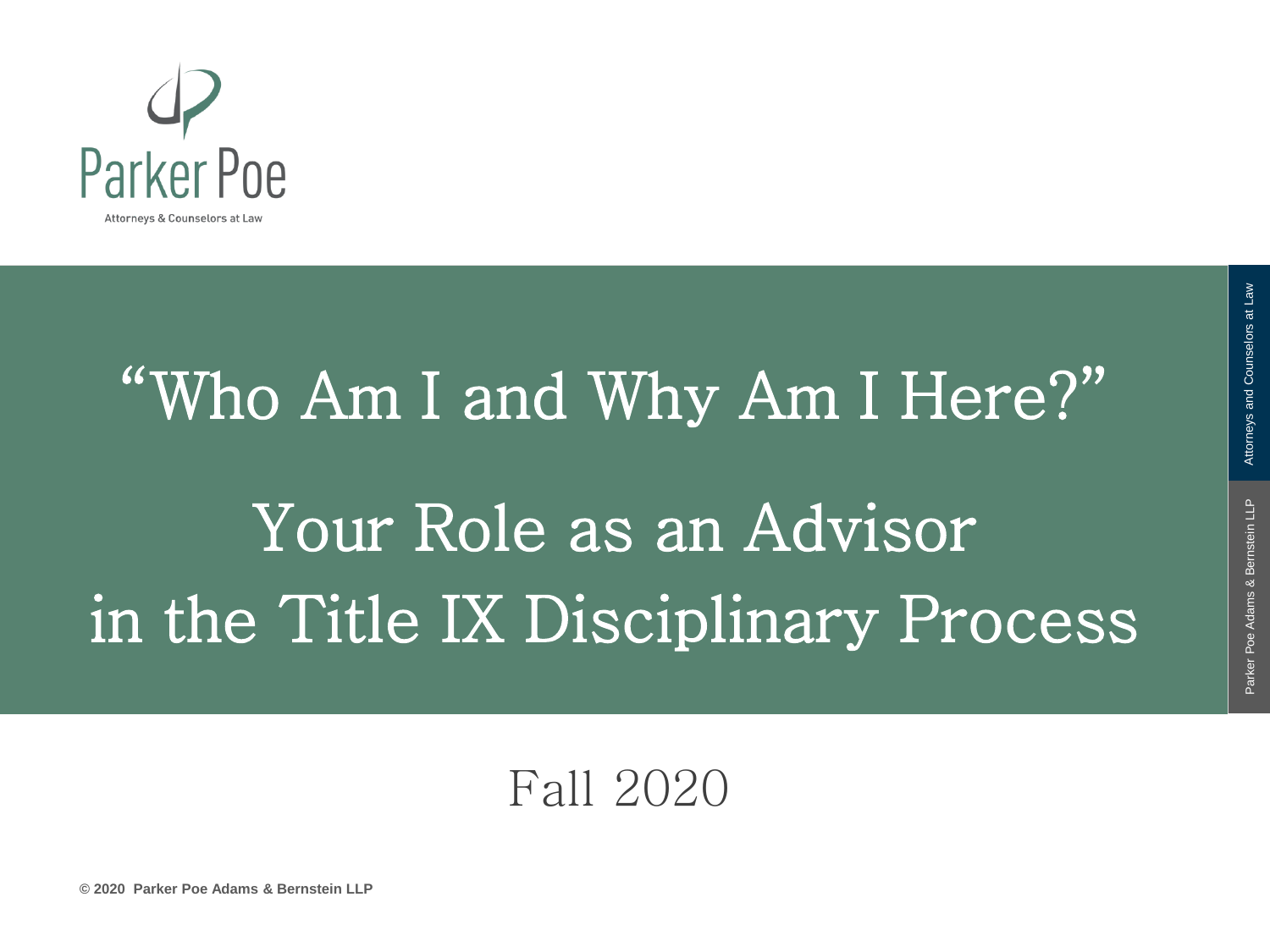# Disclaimer

Portions of this presentation may qualify as "attorney advertising" in some jurisdictions. Parker Poe, however, intends for it to be used only for educational and information purposes.

The law is changing rapidly in this area. This presentation is our best attempt to summarize the current state of the law and is subject to change.

For Title IX assistance, contact Josh Whitlock at [joshwhitlock@parkerpoe.com](mailto:joshwhitlock@parkerpoe.com) or 704.335.6622.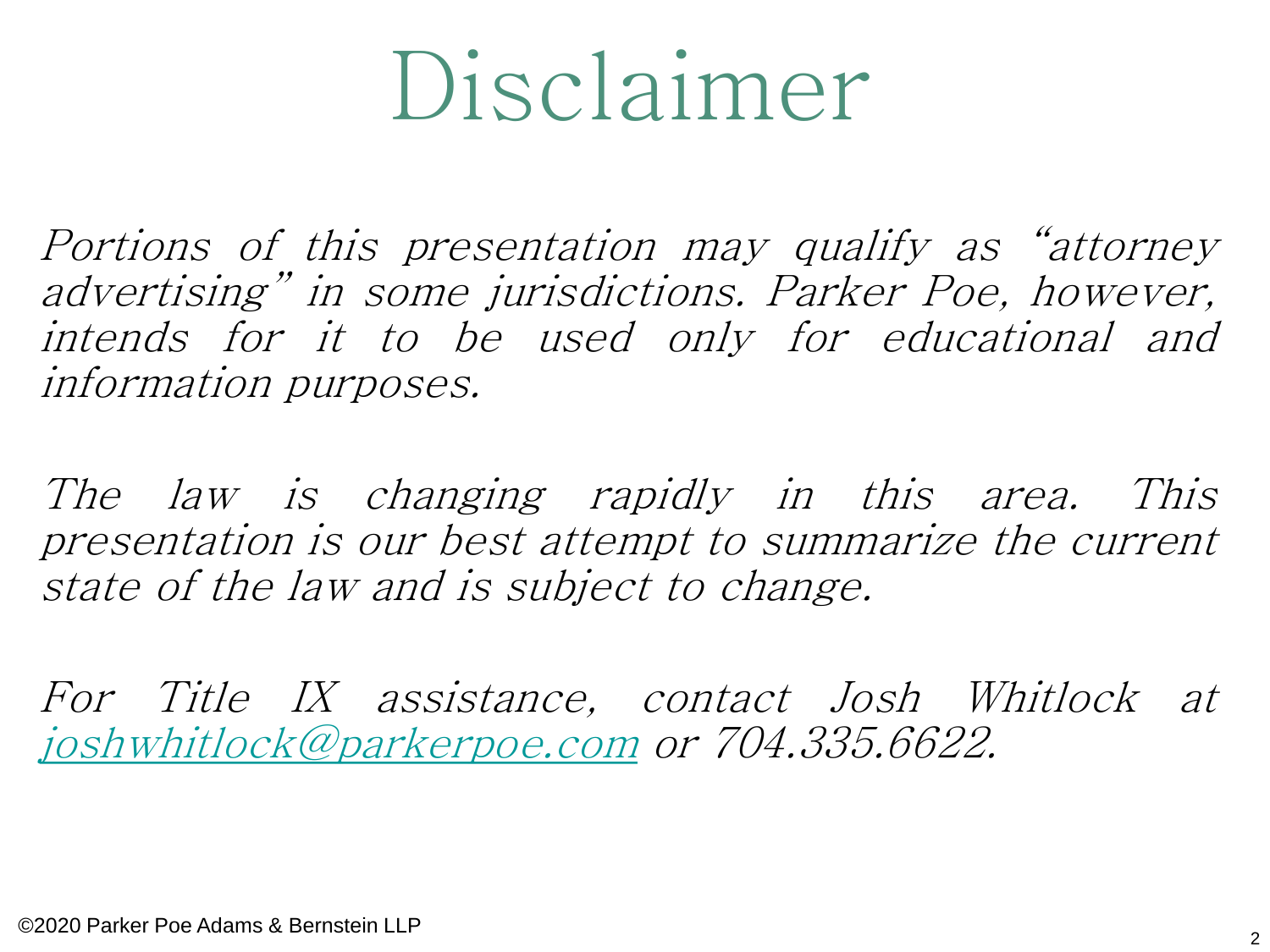# TITLE IX

No person in the United States shall, on the basis of sex, be excluded from participation in, be denied the benefits of, or be subjected to discrimination under any education program or activity receiving Federal financial assistance.

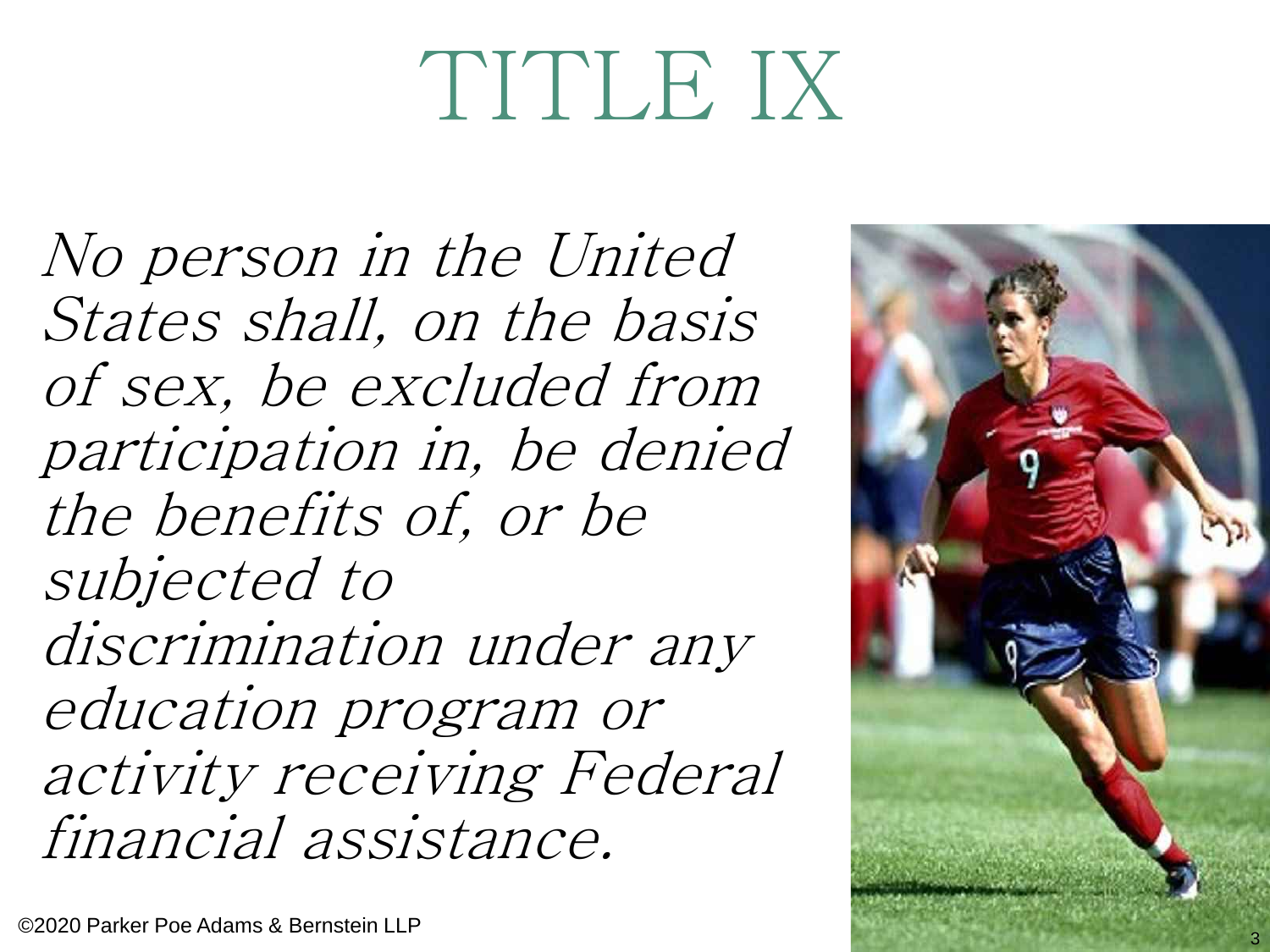## Title IX's Purpose

Prohibitions or Limitations on Participation Based on Sex



Unequal Funding of Men's and Women's Athletics

Pregnancy Discrimination

Sexual Harassment - Sexual Assault - Stalking - Domestic/Dating Violence - Verbal/expressive

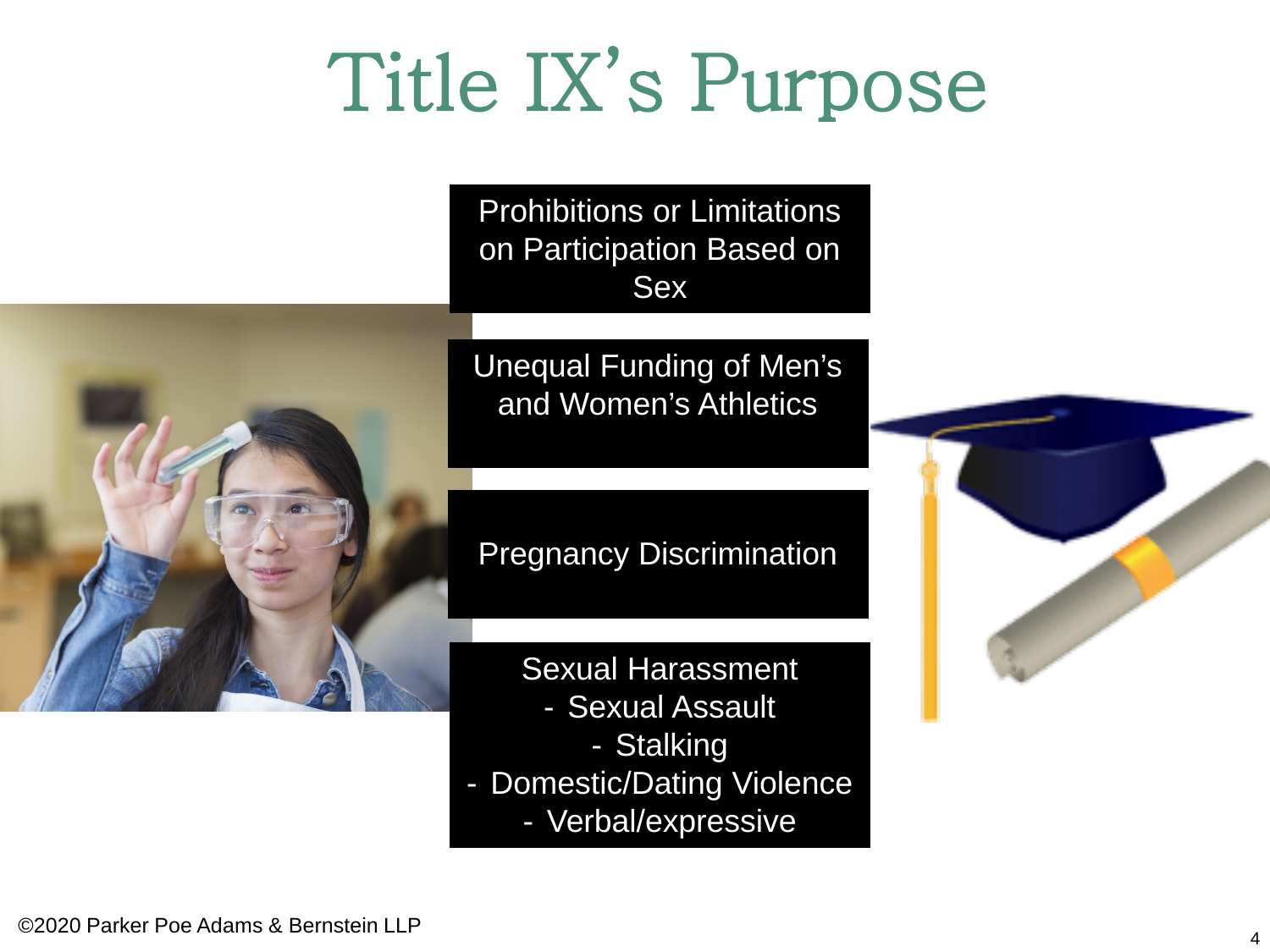First-year athlete abused in locker room by older teammates

> Male on Male Sexual Assault

Work study student hounded by hundreds texts and phone calls

Female on Male Sexual Harassment

Title IX Prohibits Sexual Harassment Regardless

Honors student raped in residence hall by roommate's friend

> Male on Female Sexual Assault

<sup>5</sup> ©2020 Parker Poe Adams & Bernstein LLP

Biology major slapped and threatened by date

> Female on Female Dating Violence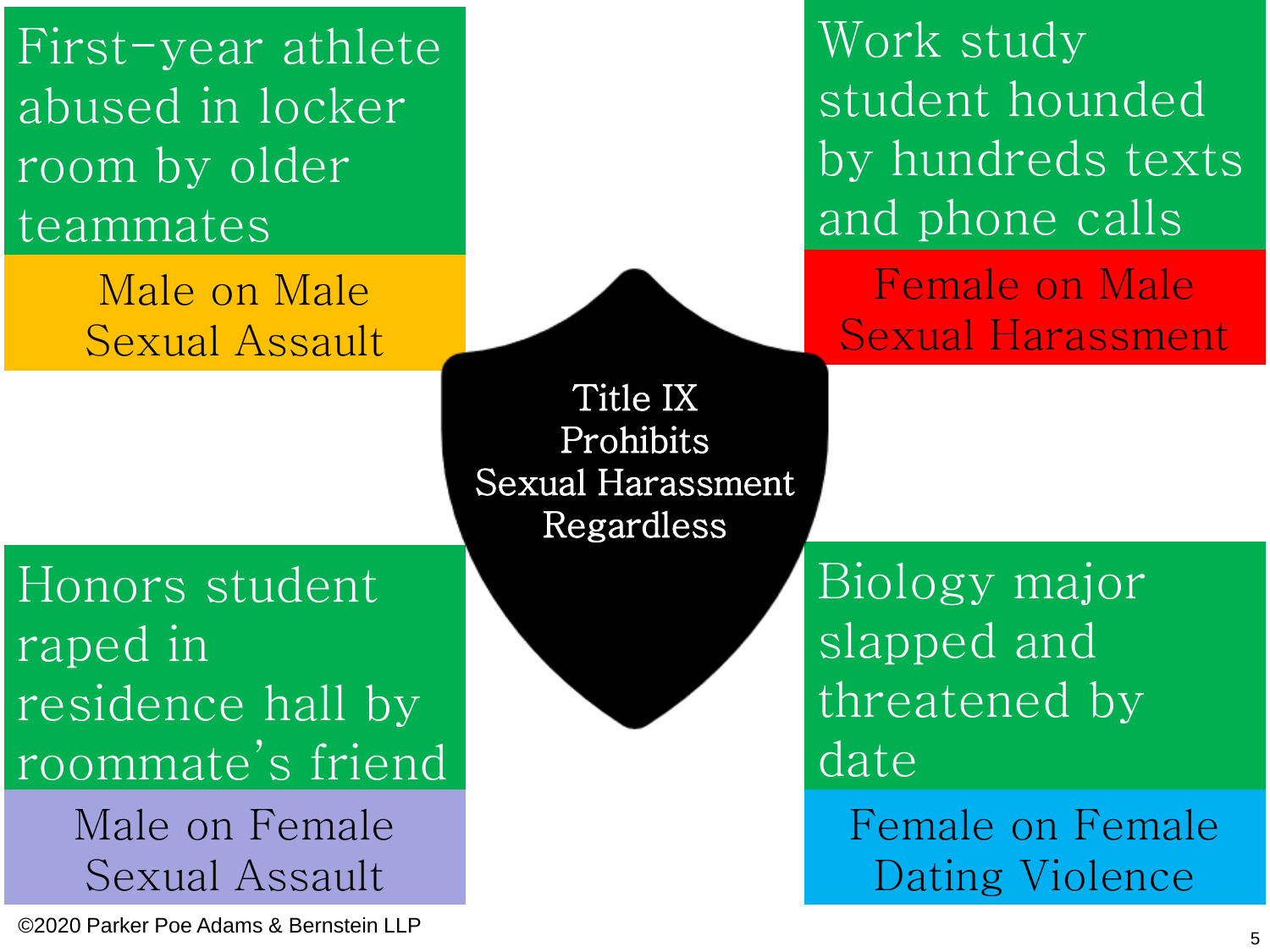#### Title IX Office



<sup>6</sup> ©2020 Parker Poe Adams & Bernstein LLP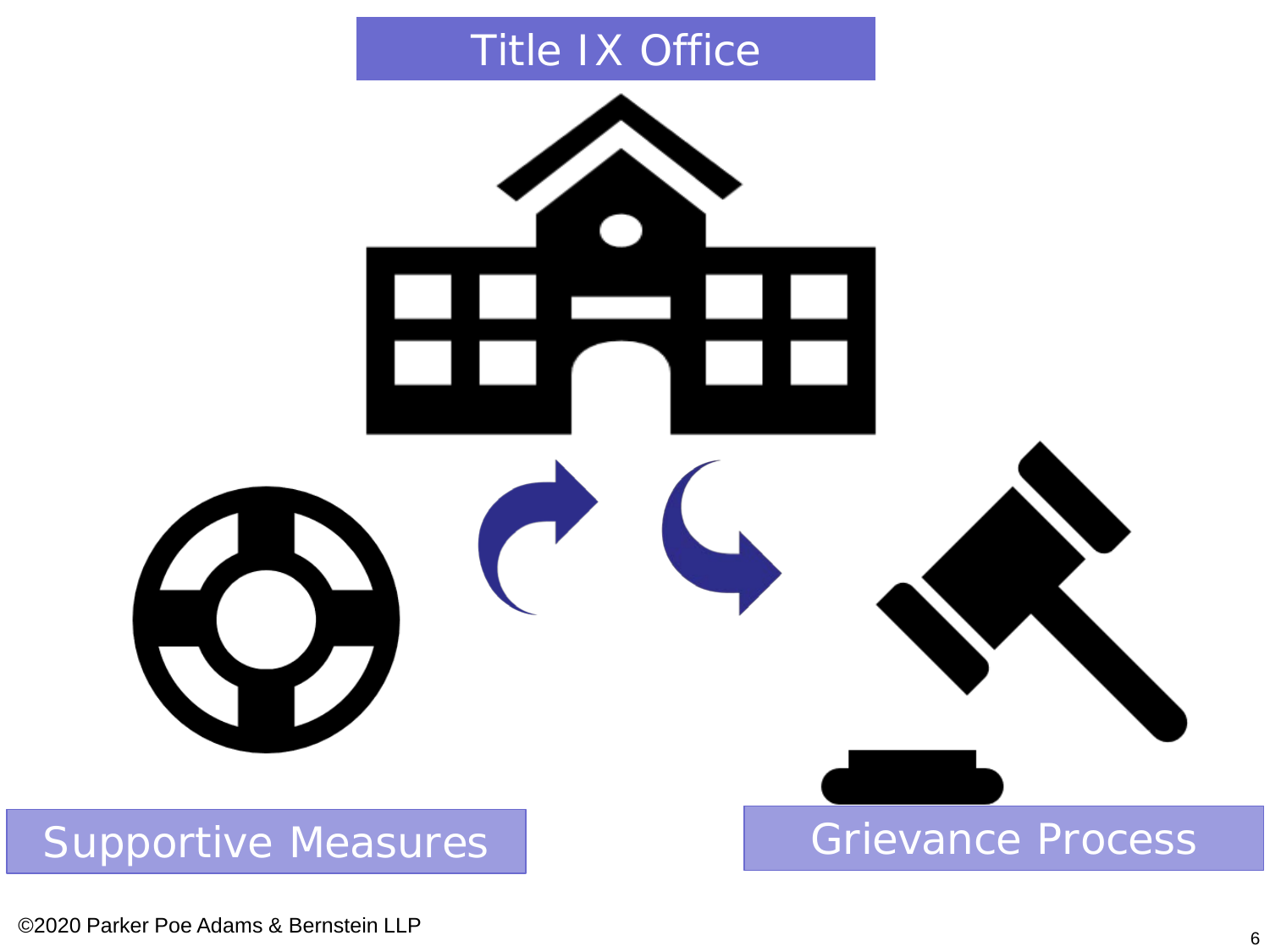

### Supportive Measures

Protect Safety Preserve Access Deter Harassment

Free & Confidential

Complaint/No Complaint

For both parties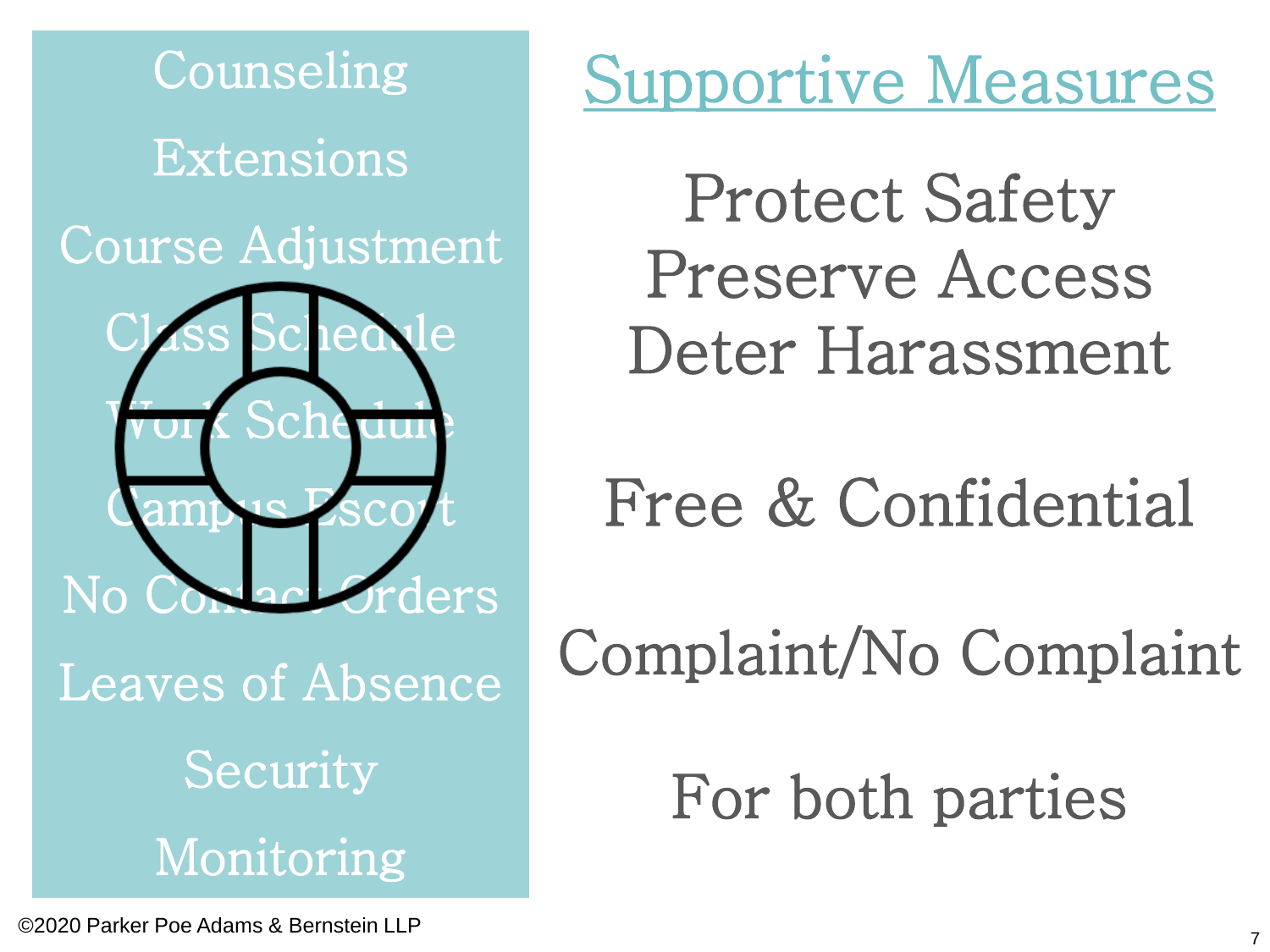## The Parties





R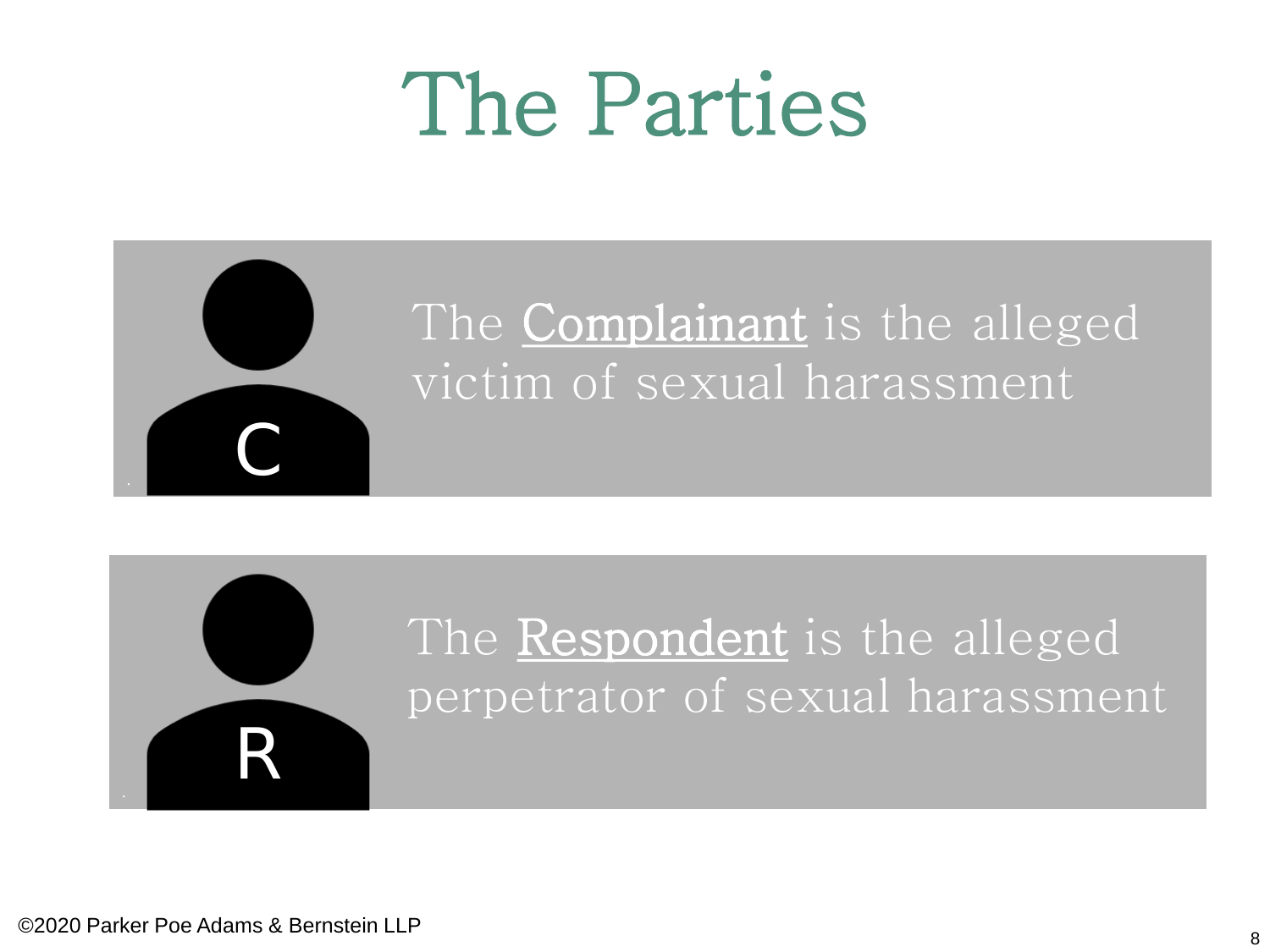### Anyone can be an advisor.

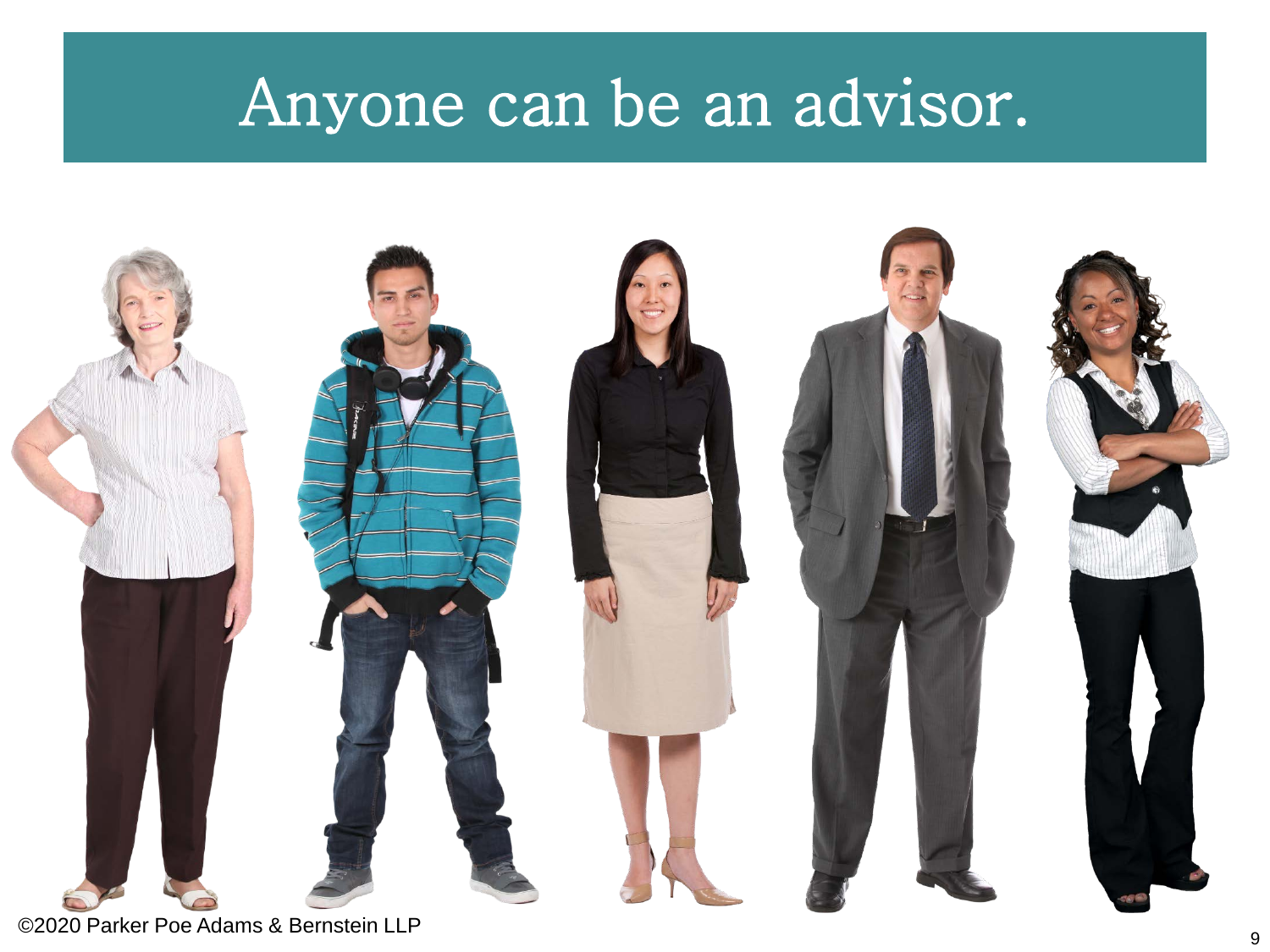### Advisors help in different ways.

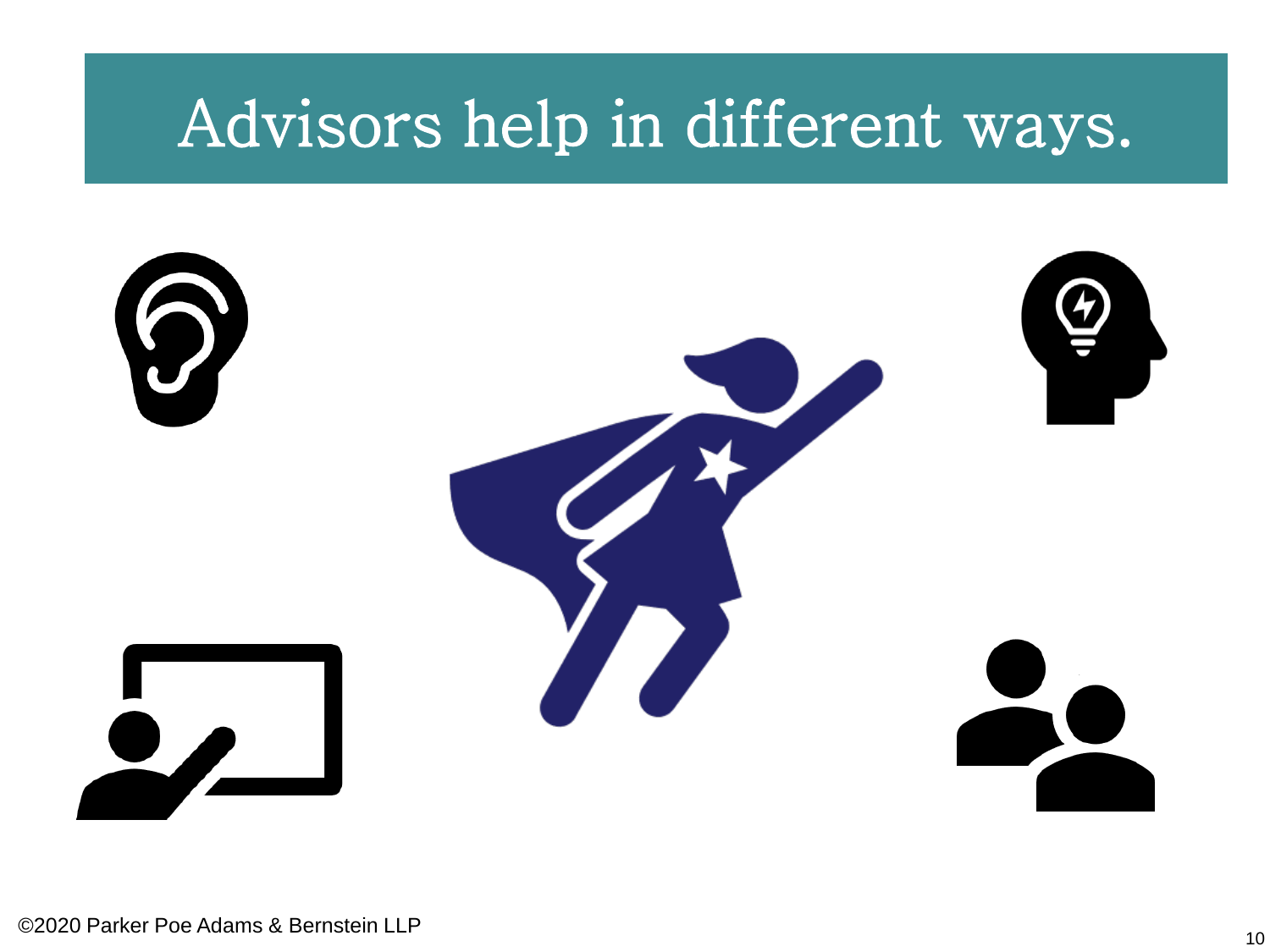### The Title IX Grievance Process

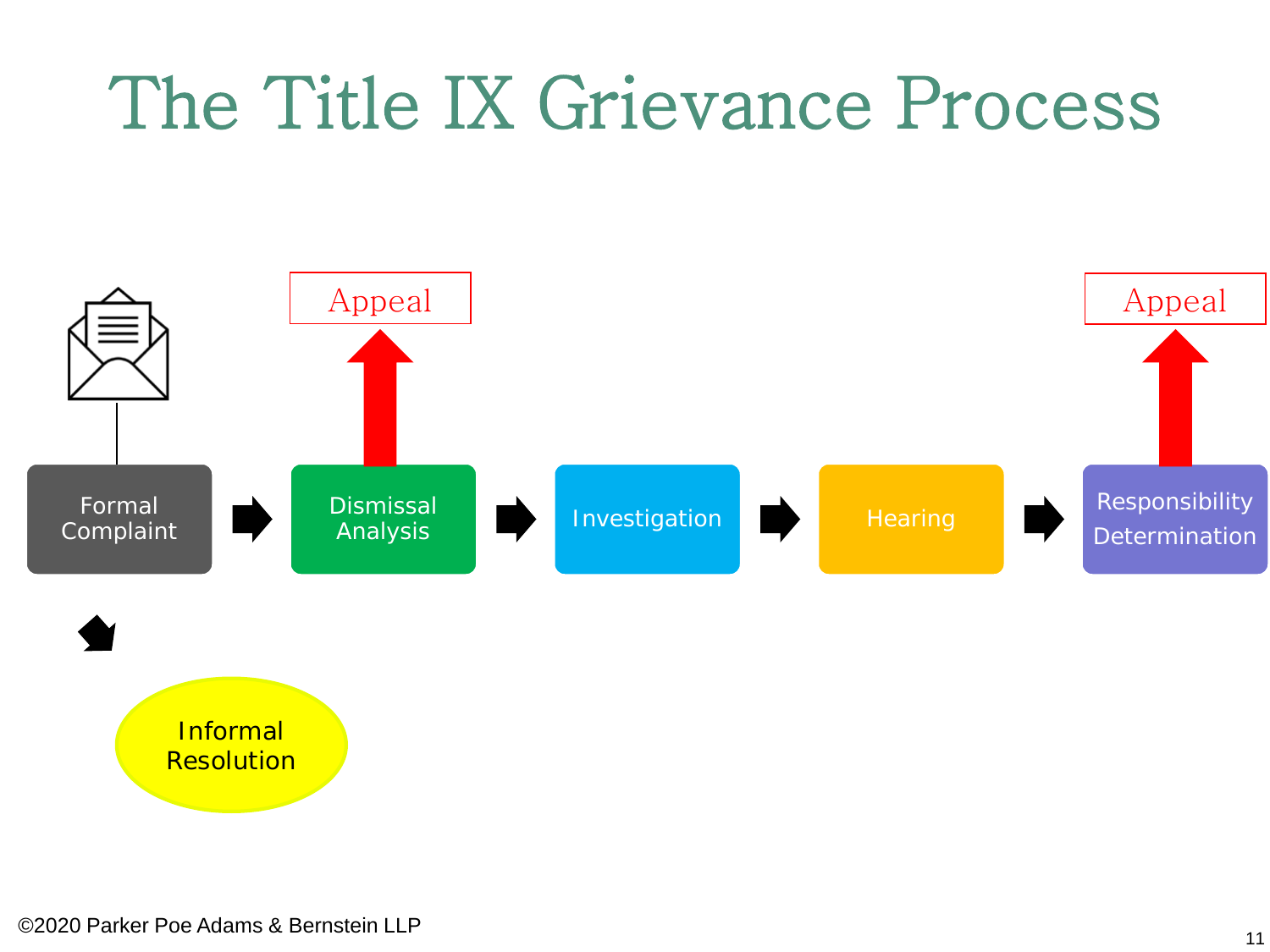### Advisors play a background role.



- You won't be interviewed.
- You won't testify at the hearing.
- Your speaking role is limited.
- You don't have to share your personal views.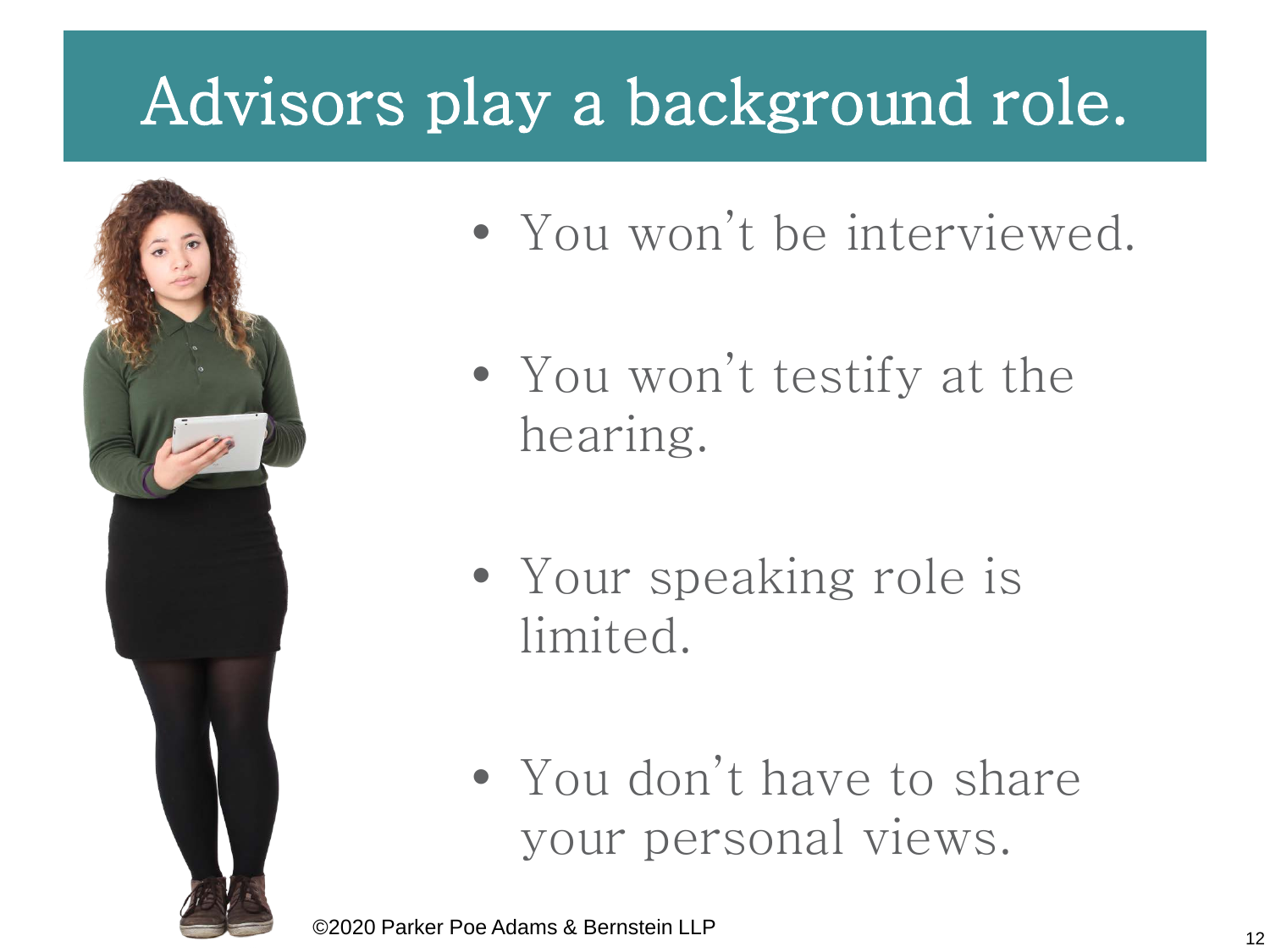#### Informal Resolution



- Both parties must agree to participate.
- Either party may exit the process prior to agreeing to a resolution.
- Any resolution is by mutual agreement.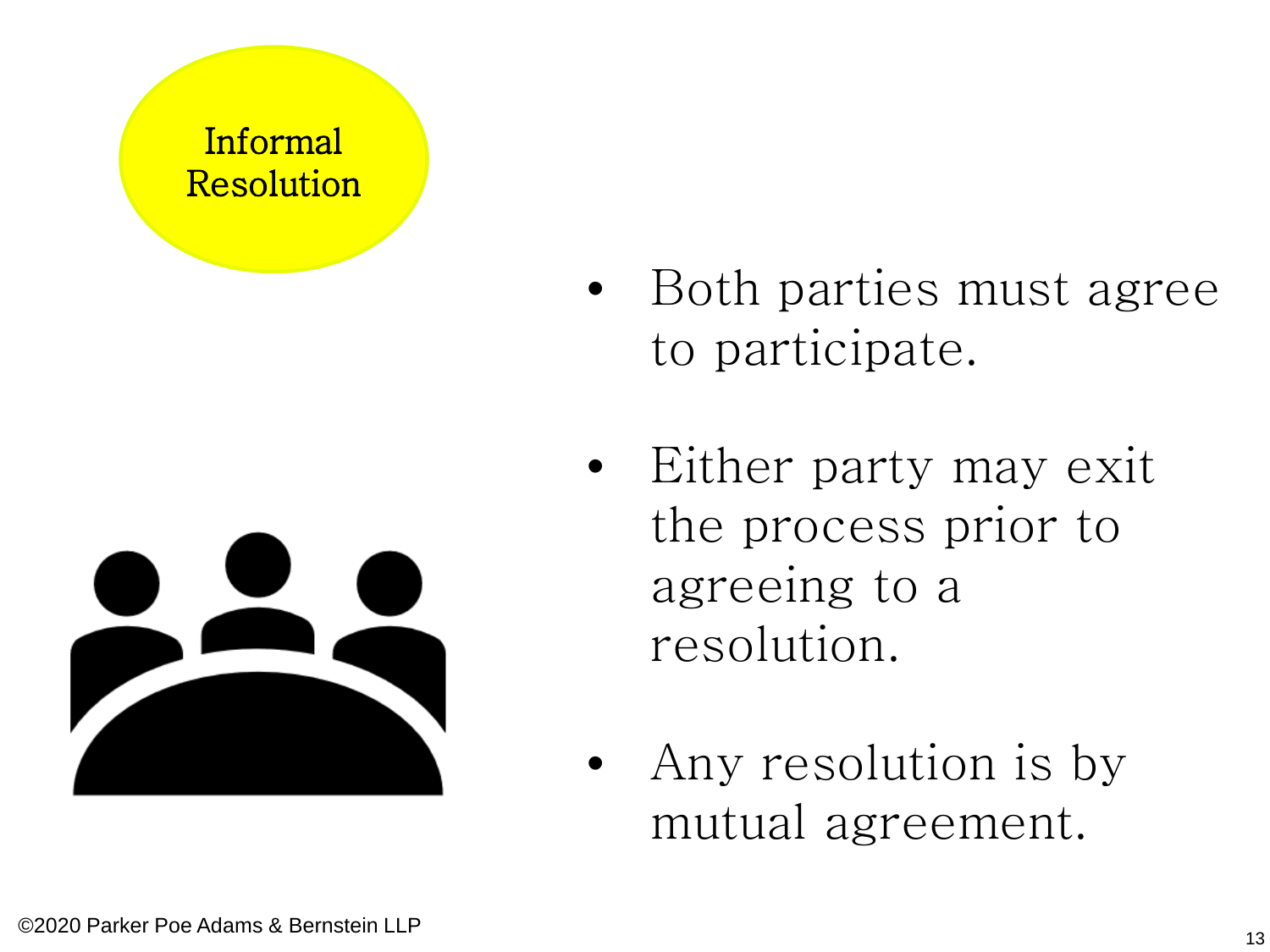#### Investigation







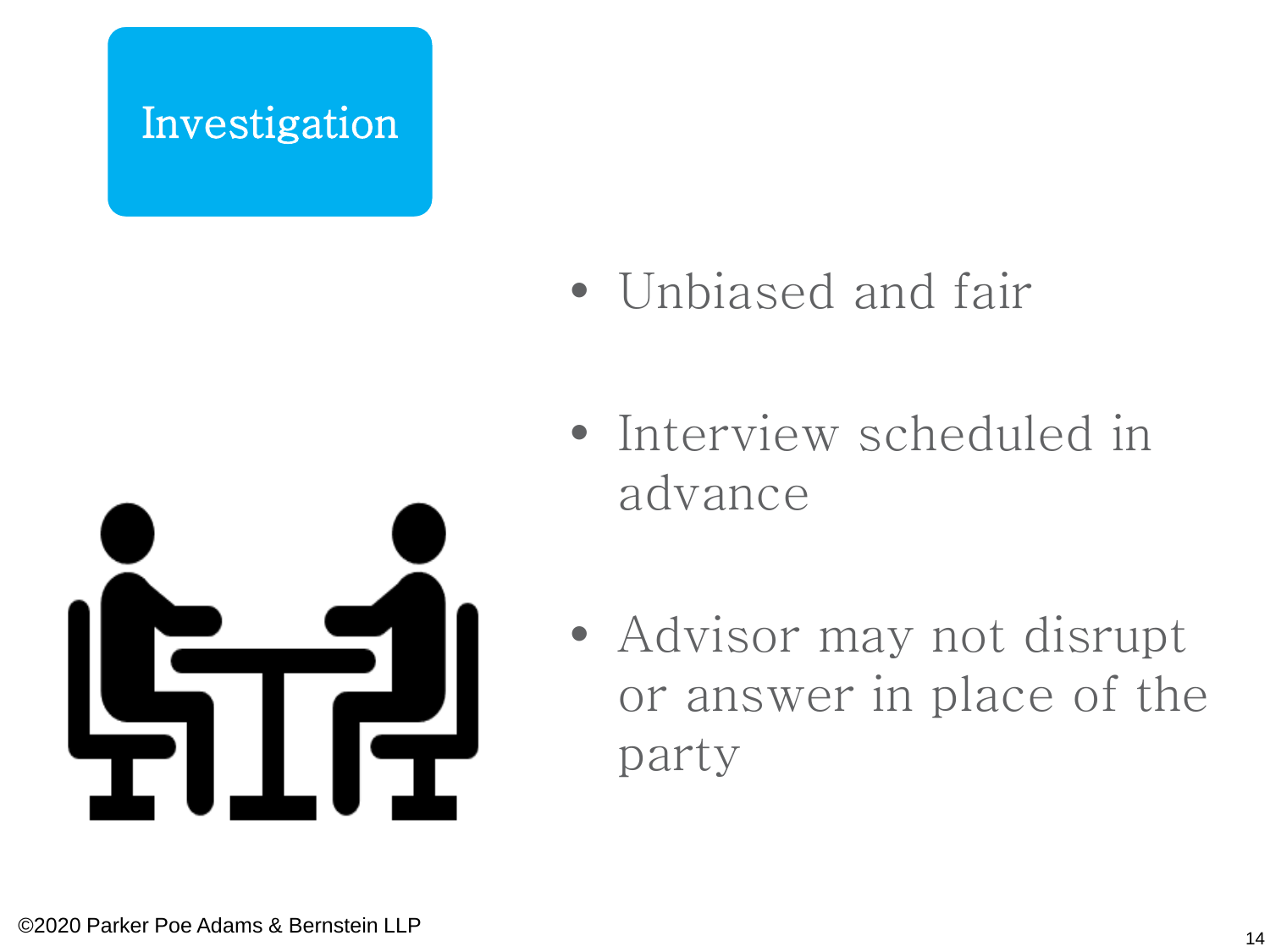#### Investigation





- Each party may present evidence to the investigator.
- Each party will have opportunities to review and comment on all directly-related evidence.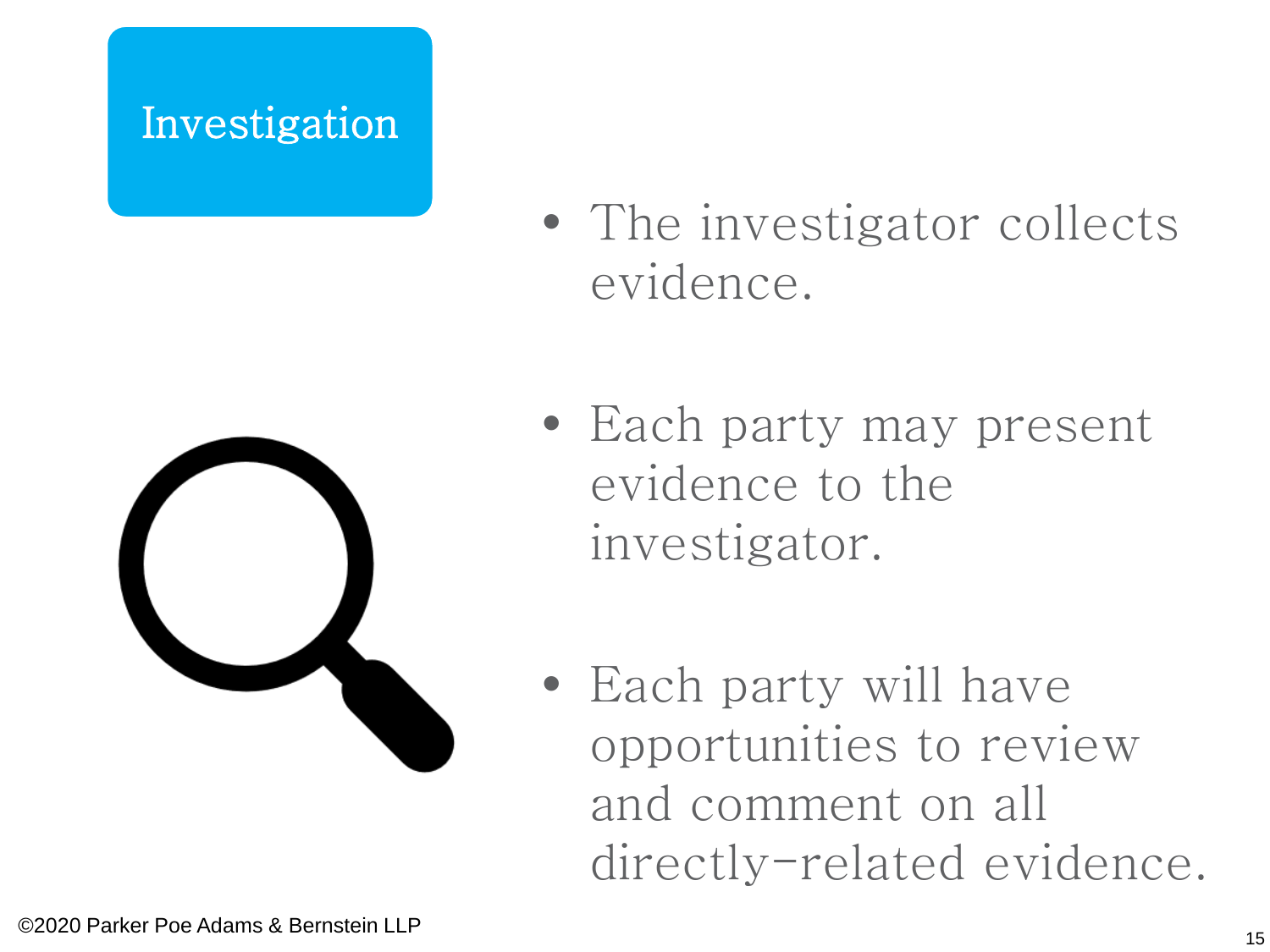# The



- Hearing May be virtual or on campus.
	- If on campus, parties may request to be in different rooms with AV equipment.
	- You may not record the hearing, but you may review the school's recording.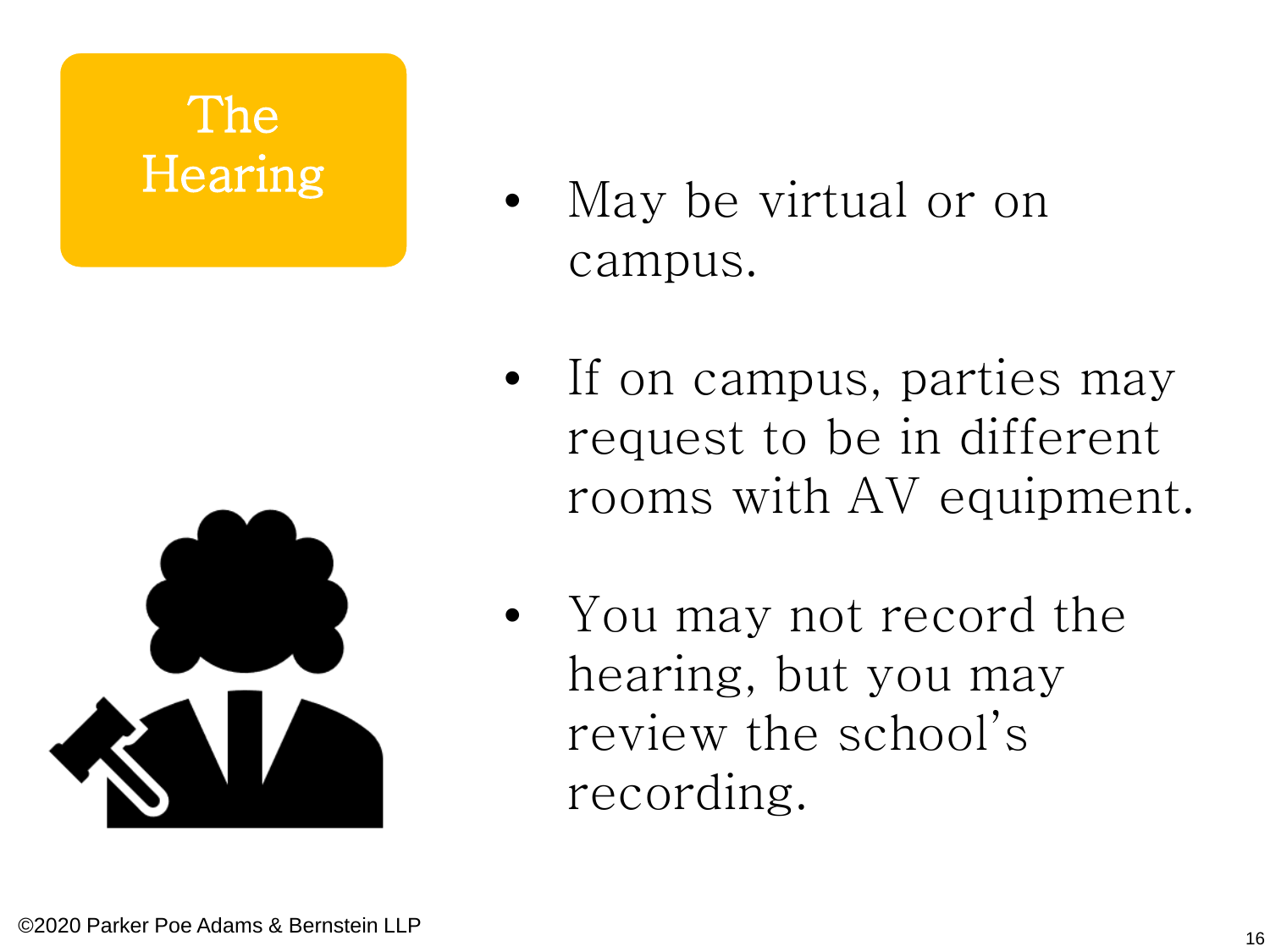# The



- Hearing The advisor poses the party's questions.
	- Questions may be barred if they are irrelevant, duplicative, or reference privileged information.
	- Everyone is expected to behave in a professional manner.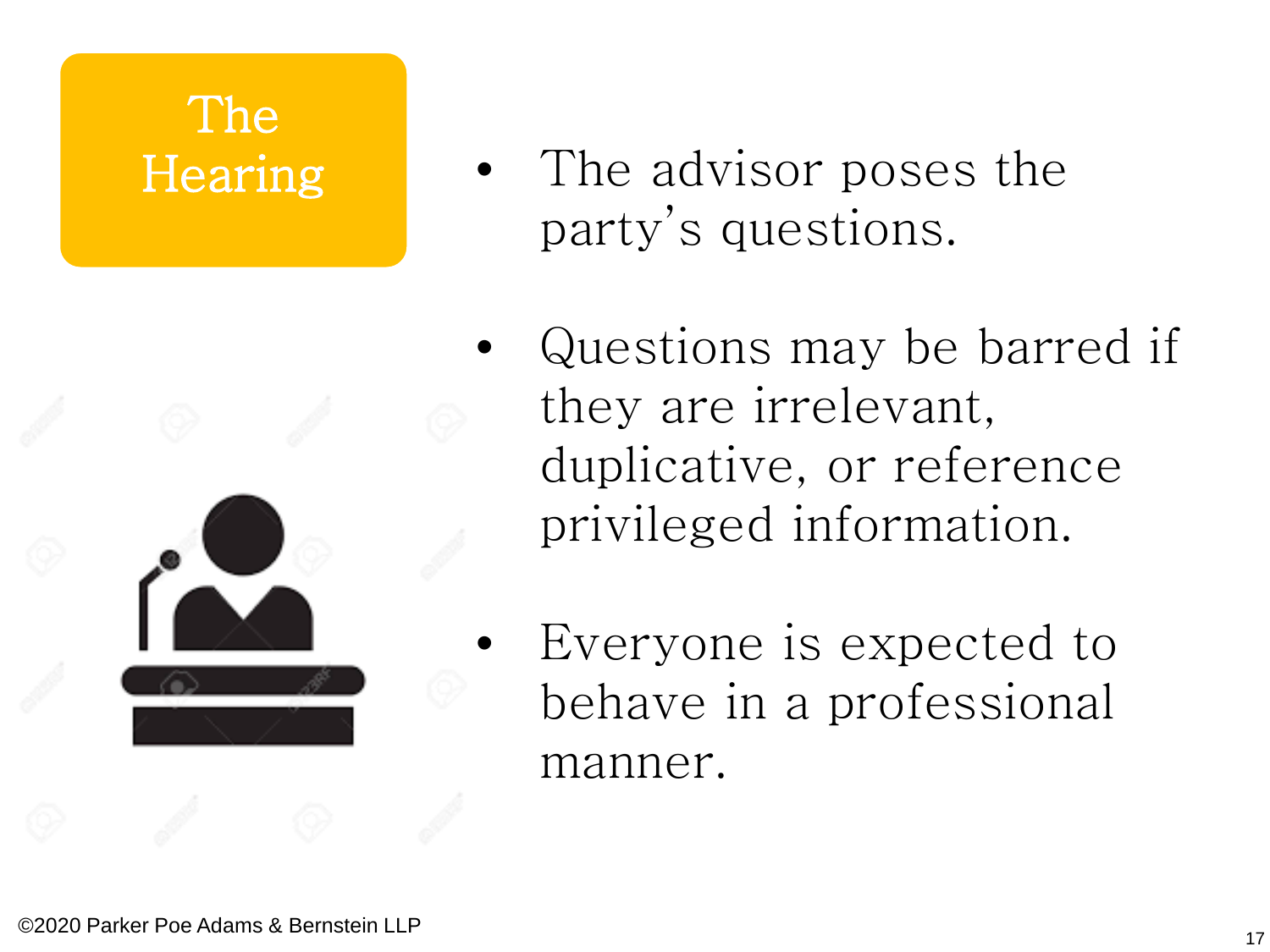### Responsibility Determination



- Determination include:
	- alleged policy violations
	- rulings on responsibility
	- any sanctions imposed
	- appeal instructions
	- Determination is provided to the parties simultaneously.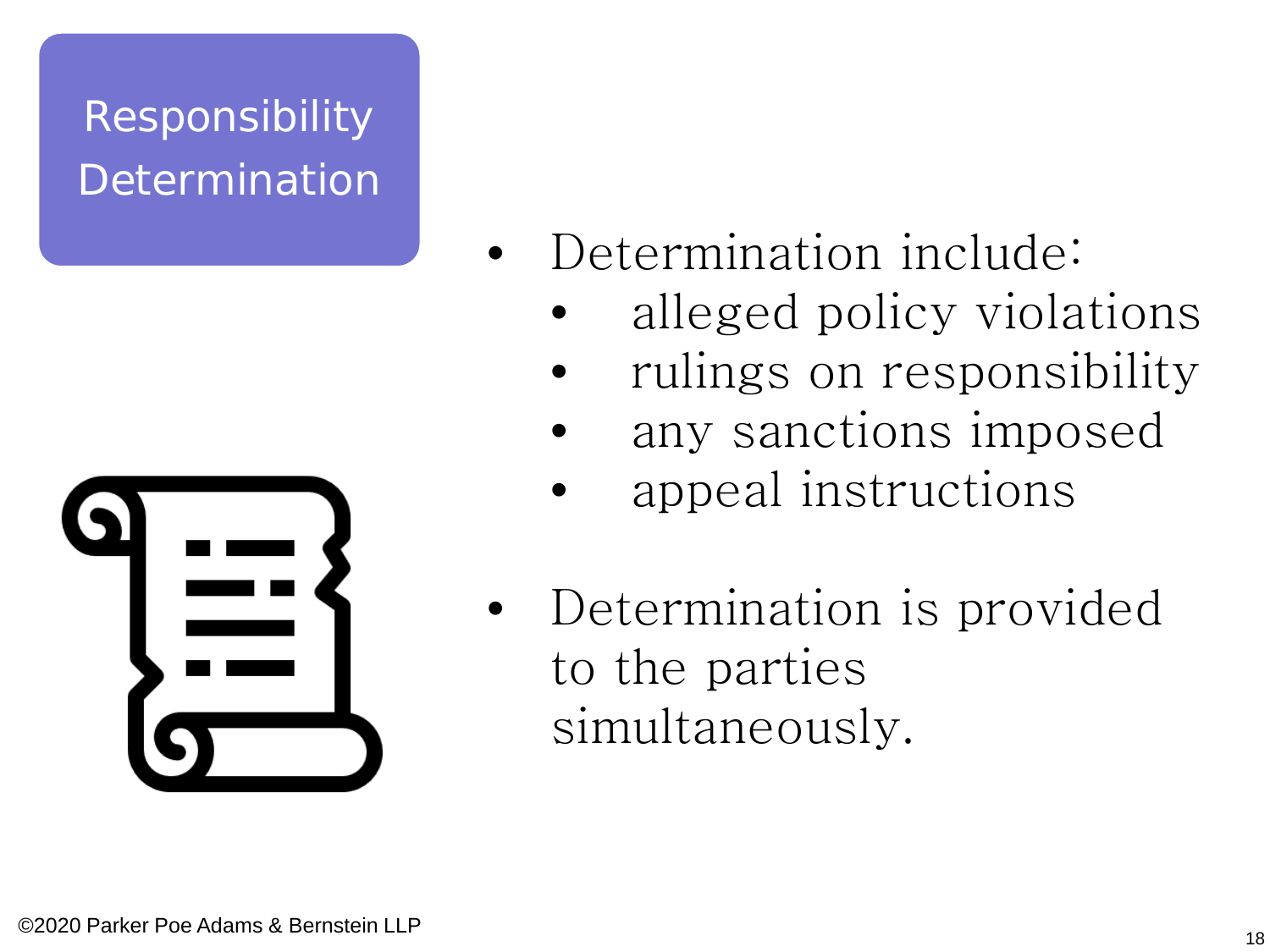

### Be timely.





Raise scheduling conflicts as soon as you become aware of them.